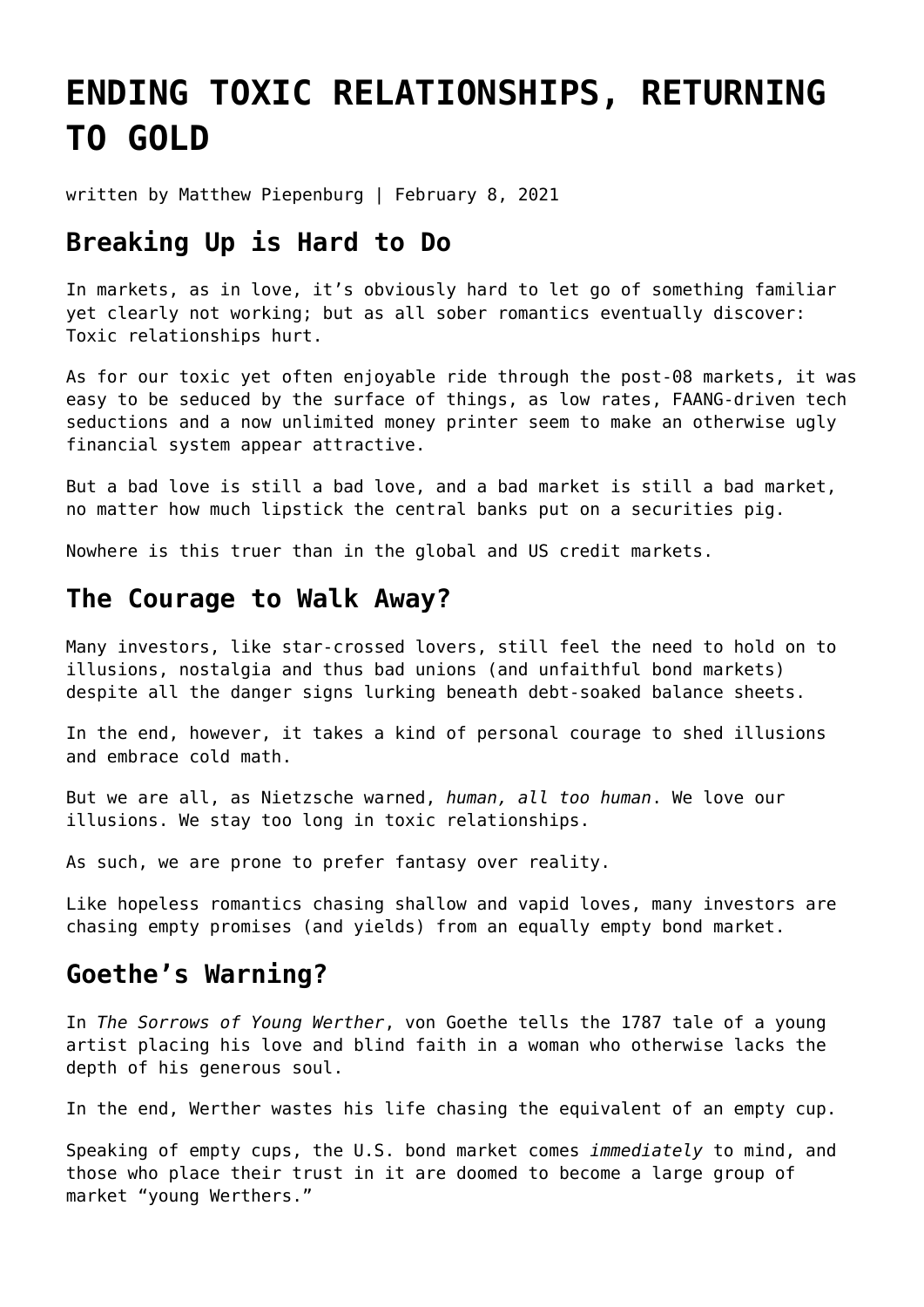As Bob Prince, co-chief investment officer at Ray Dalio's Bridgewater fund warned over the summer, investors have fallen foolishly in love with bonds and negative yielding returns despite obvious signs of deception and toxic love.

COVID conditions and market risk have sent more investors into the "safe arms" of bonds as a traditional place to "store wealth."

But with the Fed buying bonds as well as repressing rates, the net result is that investors are literally *paying to lose* rather than store their wealth.

Adjusted for inflation, U.S. Treasuries produce *negative* returns.

Stated otherwise, many investors are falling for the wrong gal…



But toxic love is not just an American problem; it's global, as the following chart of negative global yields confirm: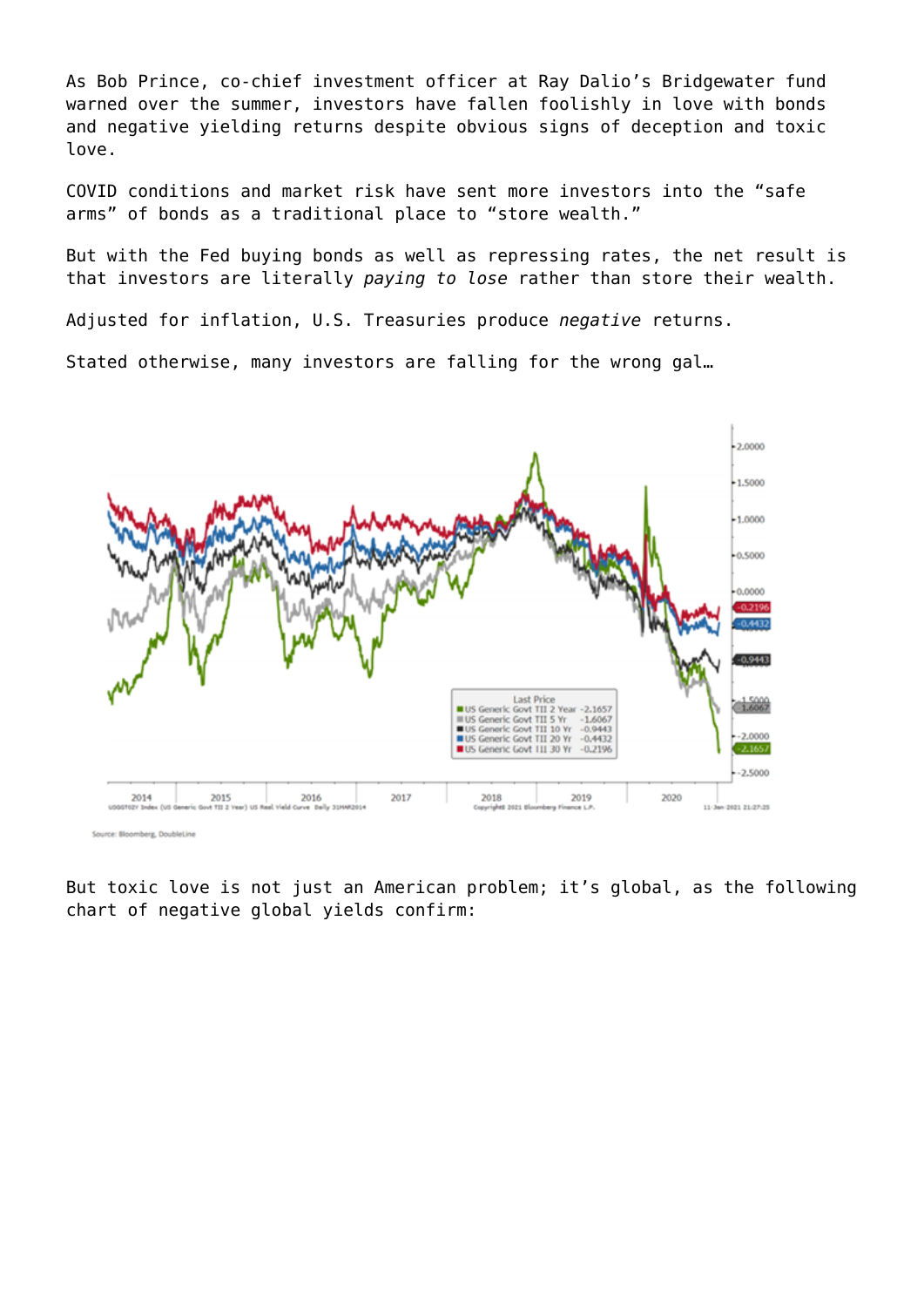

Folks, if there is no interest rate, that means there is *no discount rate* on cash flows.

This means the reward of holding bonds is blatantly asymmetric to the risk of losing money.

In short, investors are buying lots flowers but getting no kisses.

Alas, time to break up.

It will take years, not days, for the economy to return to "normal," which as we've **[warned elsewhere](https://goldswitzerland.com/no-going-back-to-normal/)**, is itself an extreme irony, as "normal" *before* COVID was anything but normal…

In other words, even going back to pre-COVID markets is nothing to get excited about. The love story was bad then, and bad today. Why fall for it?

## **Inflation's "Mind-Blowing" Dark Side—How the Love Affair (and Party) Ends**

Although the pundits and mad scientists behind MMT still believe inflation is an extinct remnant of the past, should the US see even a slight rise in otherwise bogusly reported CPI data, such inflation would be devasting to bonds, or as Prince described it: "*mind-blowing*."

WHEN, not IF, inflation returns and investors finally end their bad love affair with bonds, then bond prices will fall, which means bond yields will rise—which means interest rates will rise too.

Furthermore, as the headlines push the virus vaccine, stocks could see a temporary glow as investors dump bonds to chase topping stocks, sending yields—and hence interest rates—higher.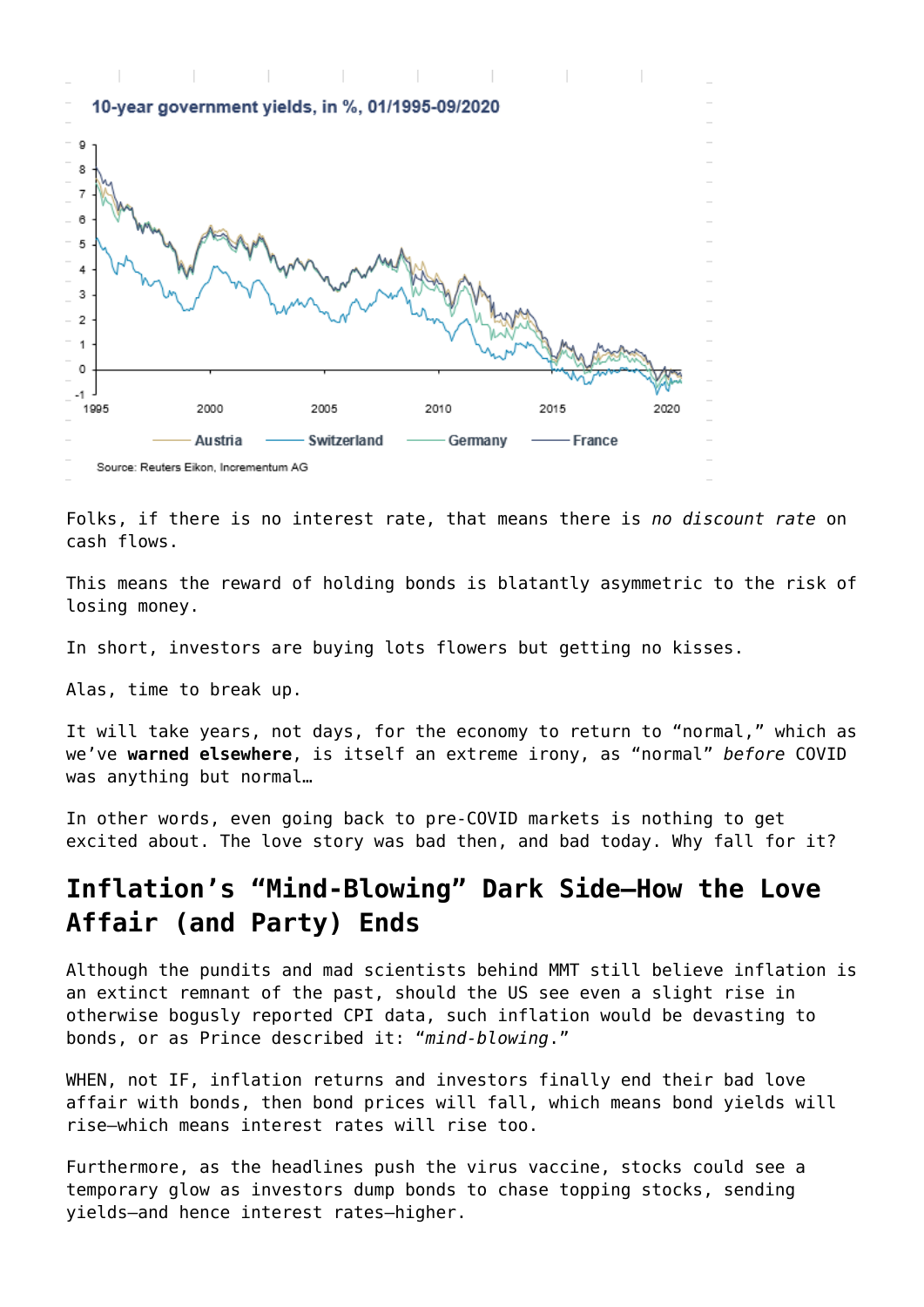But as informed investors know, rising yields and rates are to recordbreaking debt bubbles what shark fins are to a surfer—really bad news.

Markets driven by debt eventually die (and I mean die *hard*) when the cost of servicing that debt (i.e. interest rates) becomes too high.

Every debt bubble comes to an abrupt end as inflation slowly rears its alltoo-real head.

## **Still in Love with the Illusion of No Inflation?**

But again, love-sick folks often ignore the pig beneath the lipstick.

And bond-enamored investors often ignore the inflation risk beneath these markets.

For me, the inflation vs. deflation dialogue is not a debate, it's a cycle—one following the other.

Inflation, alas, *is* coming, as is the big, bad "bond divorce."

### **The Deflation Camp**

As for deflation, clearly the pandemic and its global policy response has devastated world economies, including the U.S., thereby adding to a lowgrowth deflationary trend.

Low economic growth (for which stimulus is having an increasingly lower multiplier effect) reduces money velocity, and adds to the deflation argument in a nation whose growth is guaranteed to stagnate given current (and shameful) debt-to-GDP levels.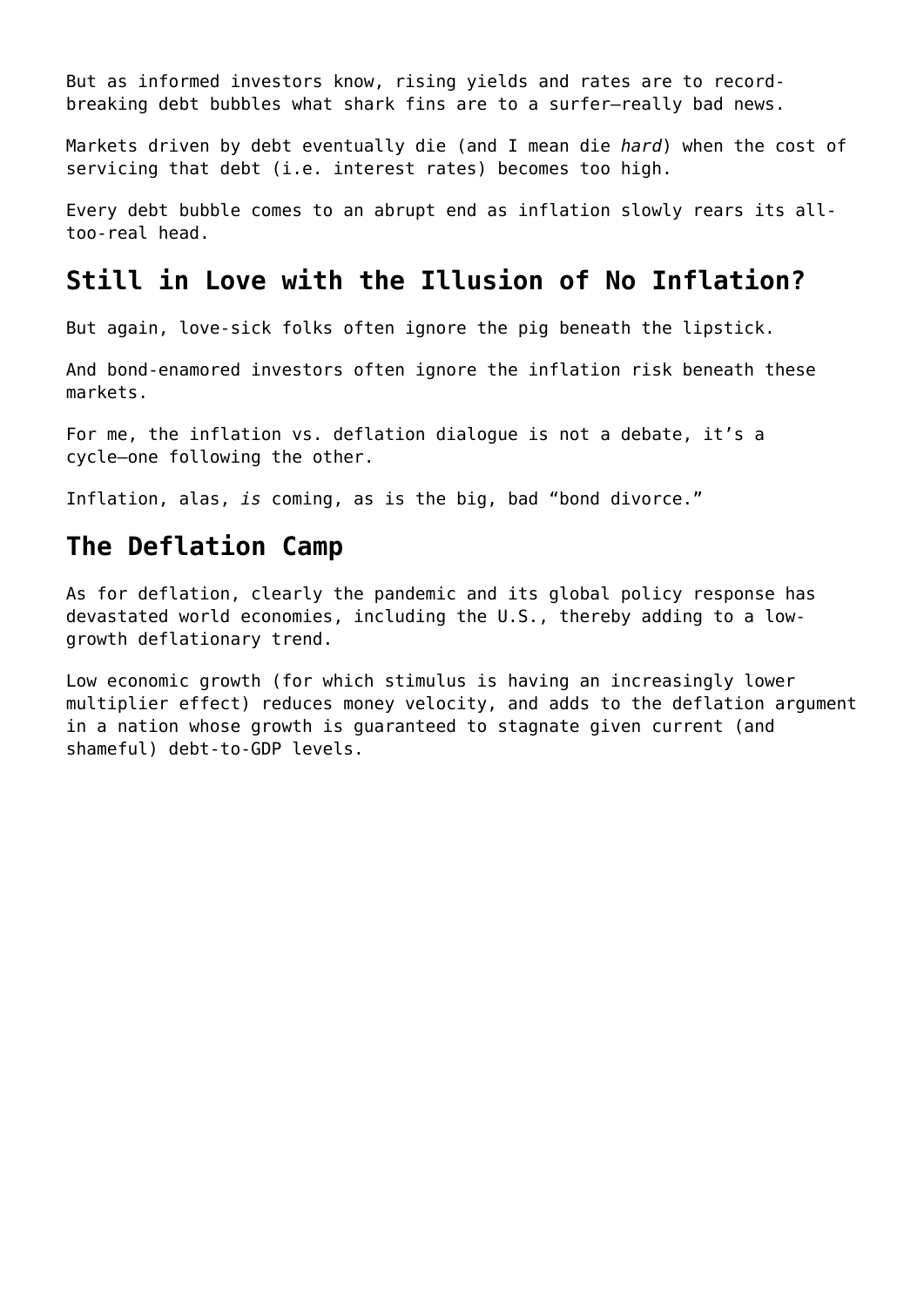

Those in the deflationary camp will also (and rightfully) argue that Fed critics have been calling for inflation for over 12 years, and it has yet to surface.

Furthermore, the pandemic has created savers not spenders—or even more likely, lots more people who are simply tapped out (i.e. broke) as wages remain stagnant or evaporated.

Either way, that means less spending, less velocity, and hence less inflation. Fair enough.

#### **The Inflation Camp**

But as for the inflation case, the easiest place to start is with the CPI scale used to measure it—which is about as bogus as 42<sup>nd</sup> Street Rolex.

Using the CPI methodologies of the 1980's rather than the watered-down version which the Bureau of Labor Statistics employs (manipulates) to report inflation, we are in fact far closer to 10% inflation today (blue line) than the sub 2% levels "reported" by the fiction writers in DC (red line).

## U.S. Private and Public Debt as a % of GDP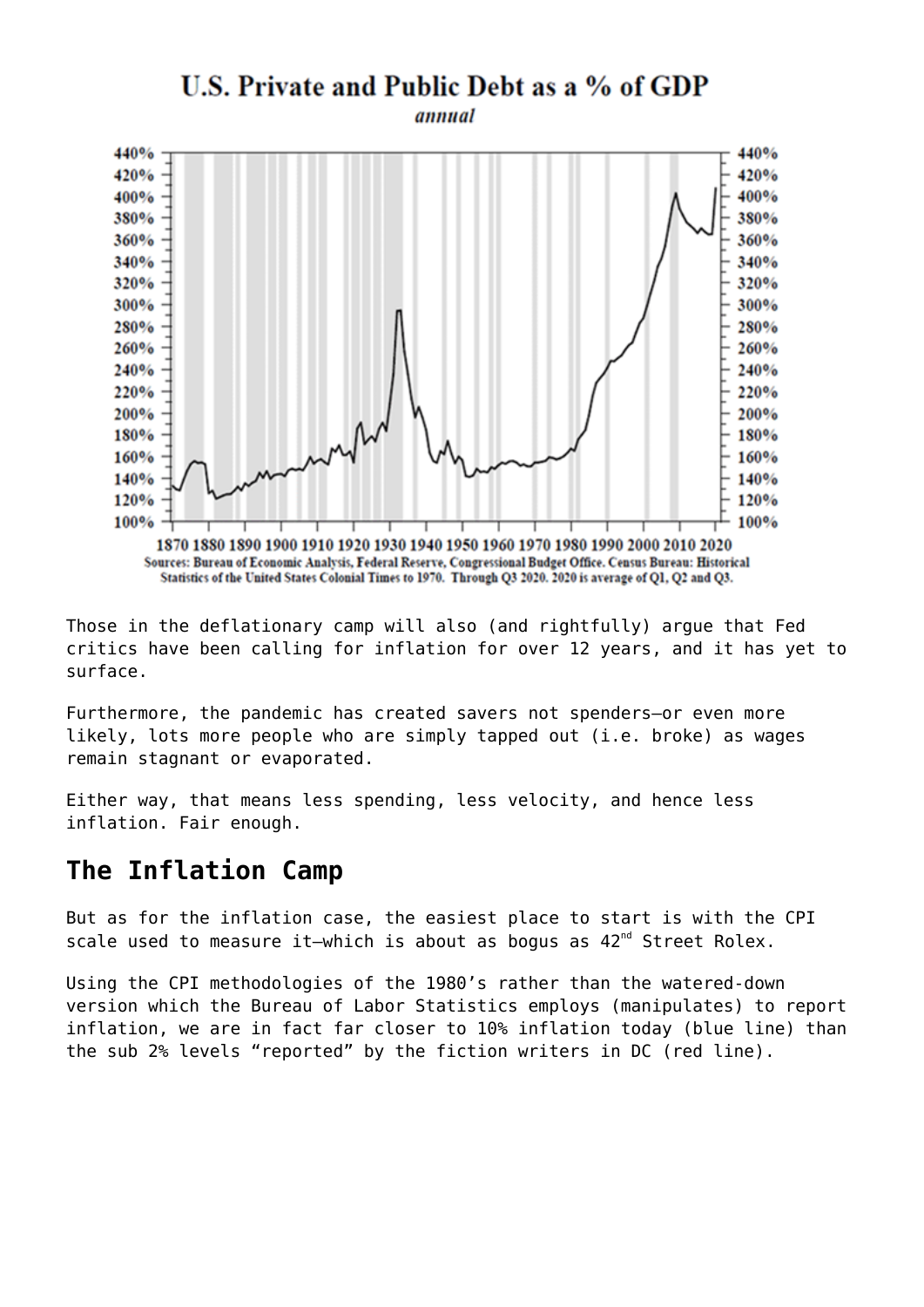

A vaccine "re-start" is also predicted to be temporarily inflationary if and when "pent-up demand" resurfaces. But this is debatable, especially given the tissue damage *already* done to the global economy.

China is an inflationary factor too.

It's "cheap labor" is less cheap, and supply-chain damage unleashed by the pre-COVID trade war and then the current COVID disaster has sent prices along that chain upward, adding to inflationary tailwinds.

But the obvious and real inflationary factor remains the central banks, whose money printers are effectively on an auto-pilot to insanity.

Price inflation pushes rates higher, forcing more "yield curve control" from the central banks, which just means rising money printing, a sinking dollar and yes, rising inflation and tanking *real* rates.

In short: the perfect environment for gold.

But others will say that even the insane levels of current and future central bank money creation do not lead to increased money velocity.

Instead, those printed dollars are absorbed by the ever-liquidity-thirsty repo and Euro-Dollar markets, or self-contained within the highly inflated risk asset markets.

But this ignores the fact that central banks are slowly turning from lenders to spenders, making direct ETF and security purchases rather than "loans."

As **[discussed recently](https://goldswitzerland.com/the-philosophy-of-debt-the-math-of-precious-metals/)**, such "spending" slowly increases velocity and hence inflationary winds.

Like Hemingway's description of poverty, the inflationary forces which follow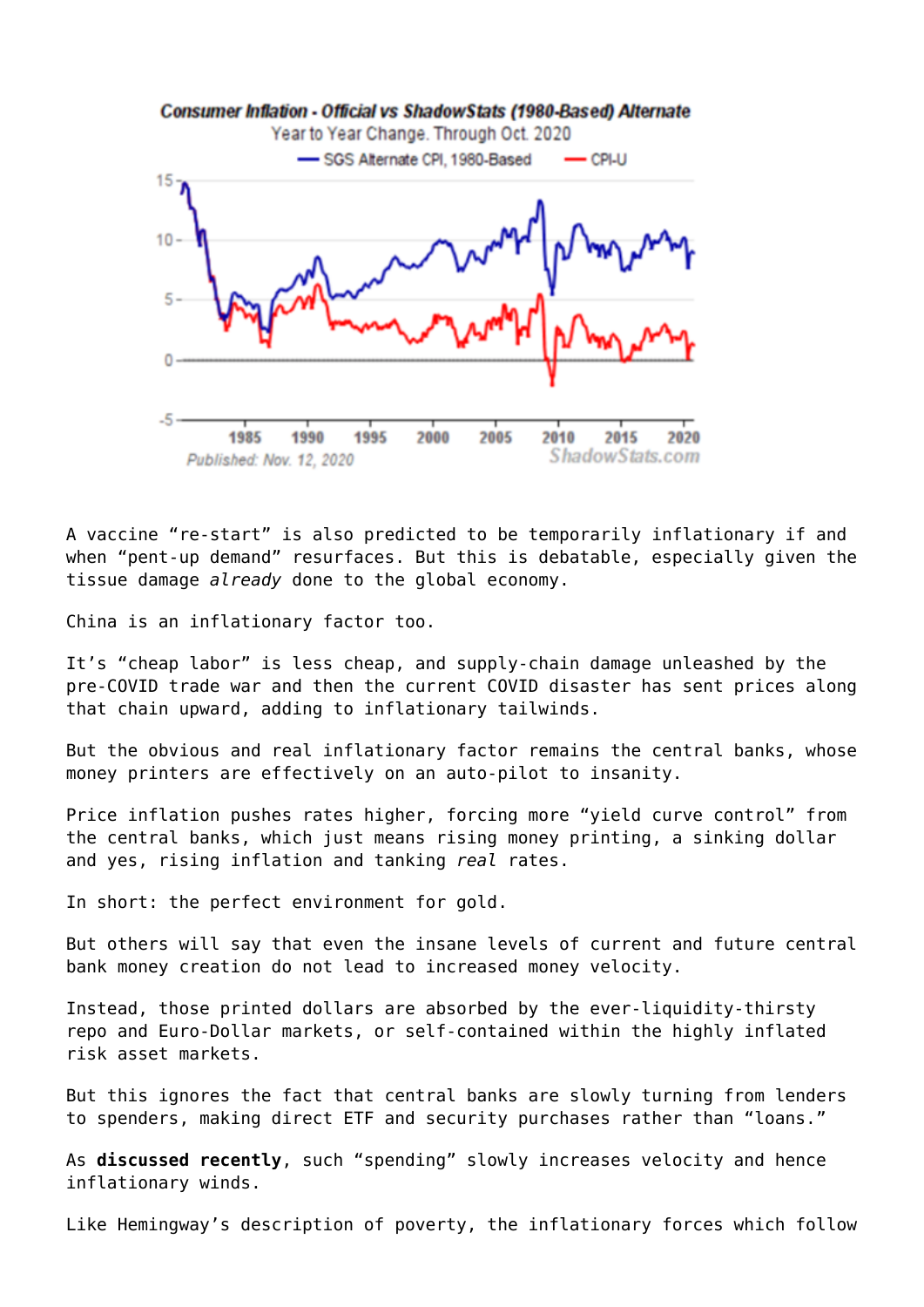"begins slowly at first and then all at once."

Thus, rather than academically debate inflation vs. deflation, one must consider common sense as well as distorted rather than accurate data.

Ultimately, and regardless of how inflation is reported or argued, the Dollar, Euro, Pound Sterling and/or Yen in your wallet is being debased by the second when measured against physical gold.

Again, this is a graph worth repeating over and over and over.



Source: Reuters Eikon, Incrementum AG

## **How the Love Affair with Bonds Turns into One Big Regret**

First, and as usual, the US Treasury Dept, having so little national income growth (i.e., GDP) to speak of, will do what it always does to "solve" a debt crisis: Issue more debt.

This means more long-term Treasury Bonds (IOU's) are being issued minute by minute in DC.

After all, we have bloated budget deficits to "pay for" (i.e. deficit spend/borrow/print away).

But who will want to buy those Treasury bonds if their real return (i.e. *inflation-adjusted* return) is *negative*?

Well, the short answer is less and less informed investors outside of the US…Which means the Fed will be the buyer of last resort.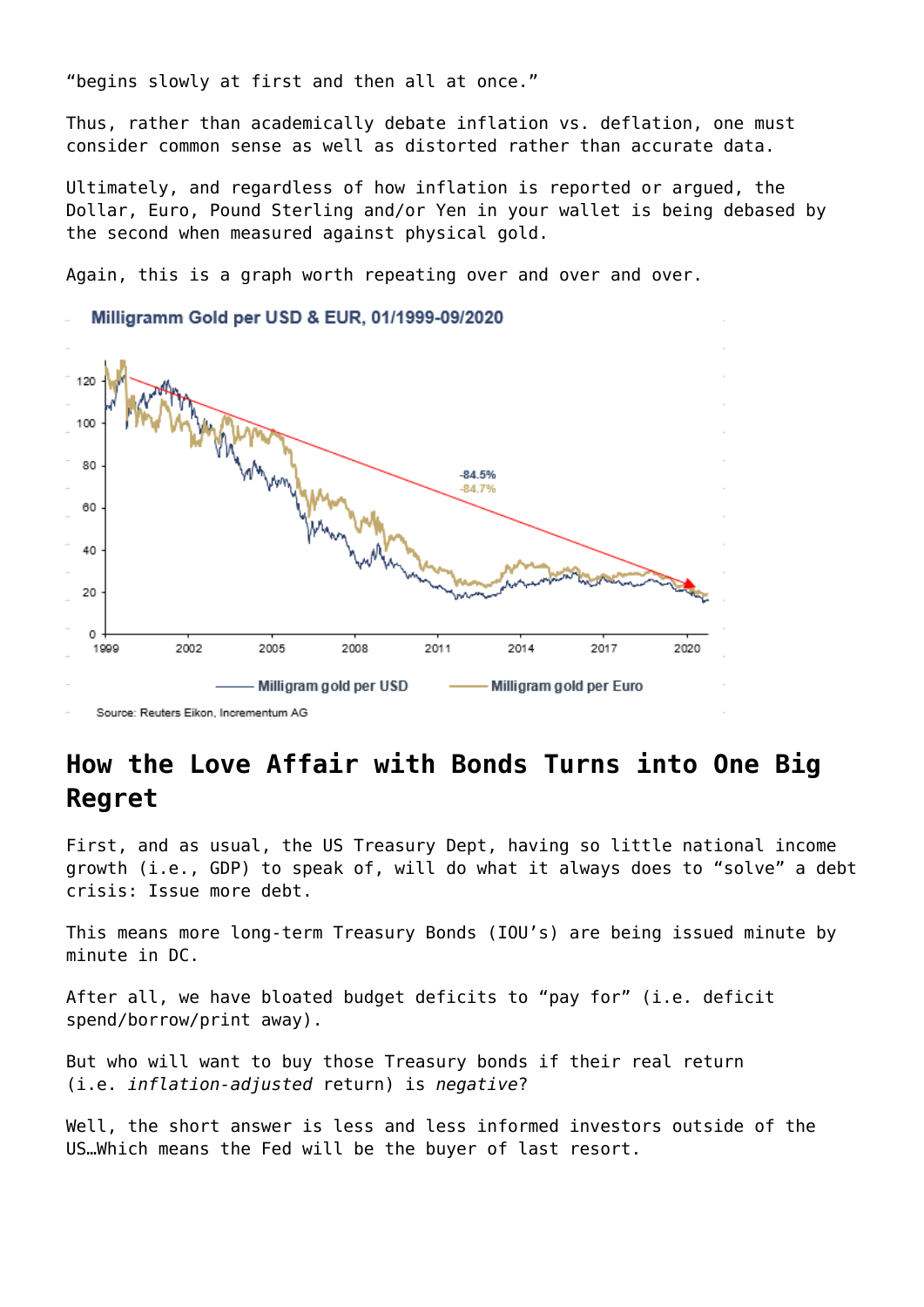

This also means Uncle Sam will have no choice but to sweeten the dinner date by promising higher yields/returns to his star-crossed investors.

Ah the sweet lies and petty games of a toxic love…

This, however, also puts Uncle Sam (and hence the bond market) into a viscous circle of almost comical proportions.

That is: a) DC needs to raise yields/rates to attract other bond buyers (suckers), yet b) if yields/rates rise, the government can't afford the debt cost.

See the dilemma?

#### **Falling Back in Love with Precious Metals**

Of course, we already know what the US will do to pay for this increasingly painful debt burden—namely: *Print more money*…

Printing more money, in turn, simply means that the purchasing power of the dollars sitting in your current bank account are getting weaker by the second as the dilution effect of unlimited QE does its quiet yet dirty work on your trust and currency like a secretive and toxic partner in a toxic love gone bad.

The obvious remedy in this toxic relationship with bonds, central banks, inflation "debaters" and false hope is to do what Young Werther could not do—that is:

Wake up and then break up with your toxic partner and find a new one.

And what better partner than gold and silver, as precious metals are absolutely precious to broken-hearted currencies diluted by years of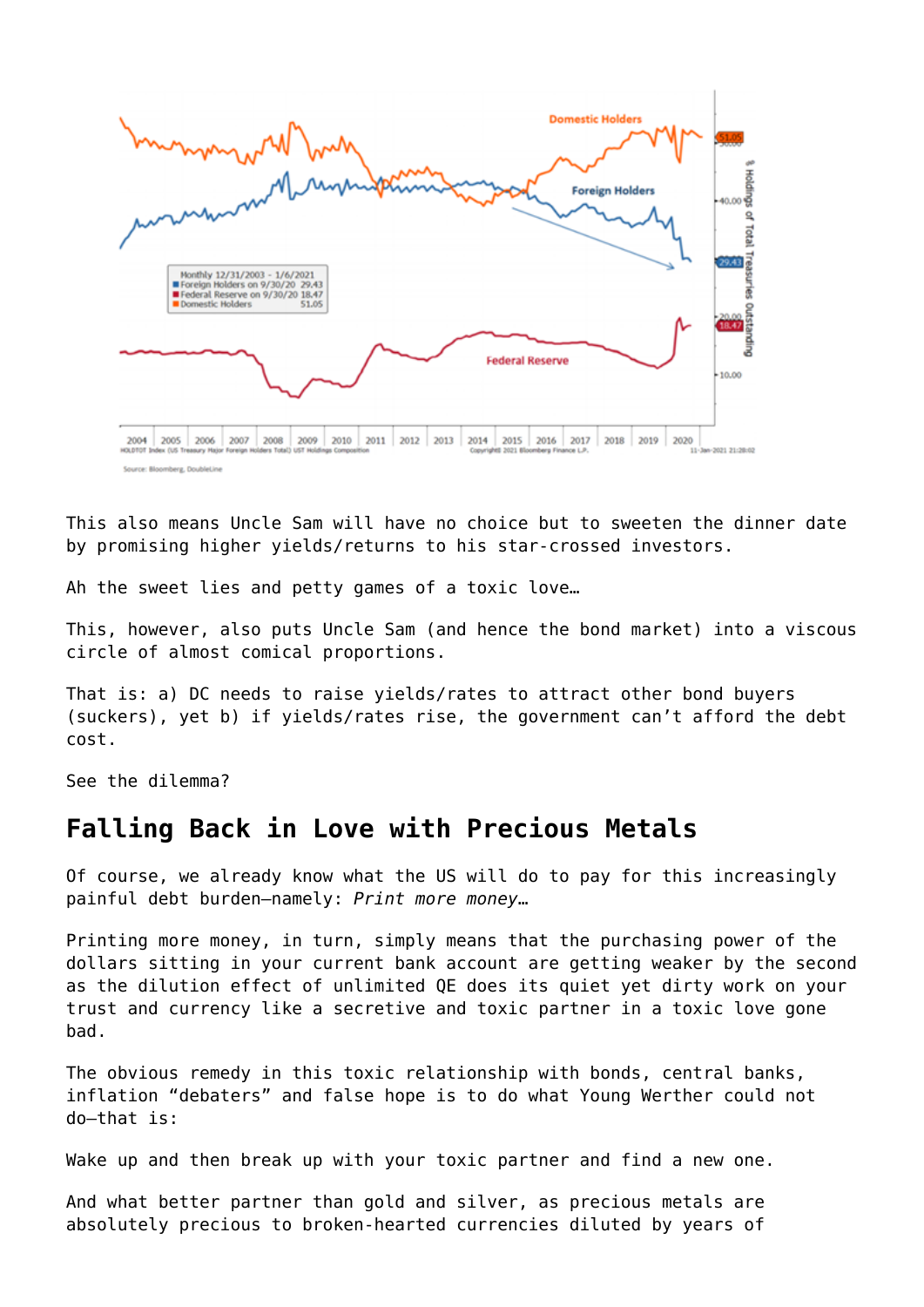dishonest, artificial, low-rate supported bond markets and a national and global debt bubble (ripping north from \$258T to +\$280T in less than a year).

That just screams of toxic.



#### Chart 1: Global debt topped \$258 trillion in O1 2020

We've been talking about gold for years, not weeks. But Goldman Sachs and others will not.

#### Why?

Simple: There's no big fee-churning trade gains for the big banks to recommend physical gold.

So much for "fiduciary care."

Furthermore, the Fed, BIS and all the major central banks know that rising gold prices are embarrassing proof of their failed monetary experiments and dying currencies.

To mask such shame, the bullion banks openly manipulate the *paper* pricing of precious metals through deliberate cheating in the futures market.

Bullion banks are shorting over 100 million oz of silver on the COMEX to artificially influence its price, hoping to see gold follow this manipulated trend, despite no liquidity in the actual metal itself in London.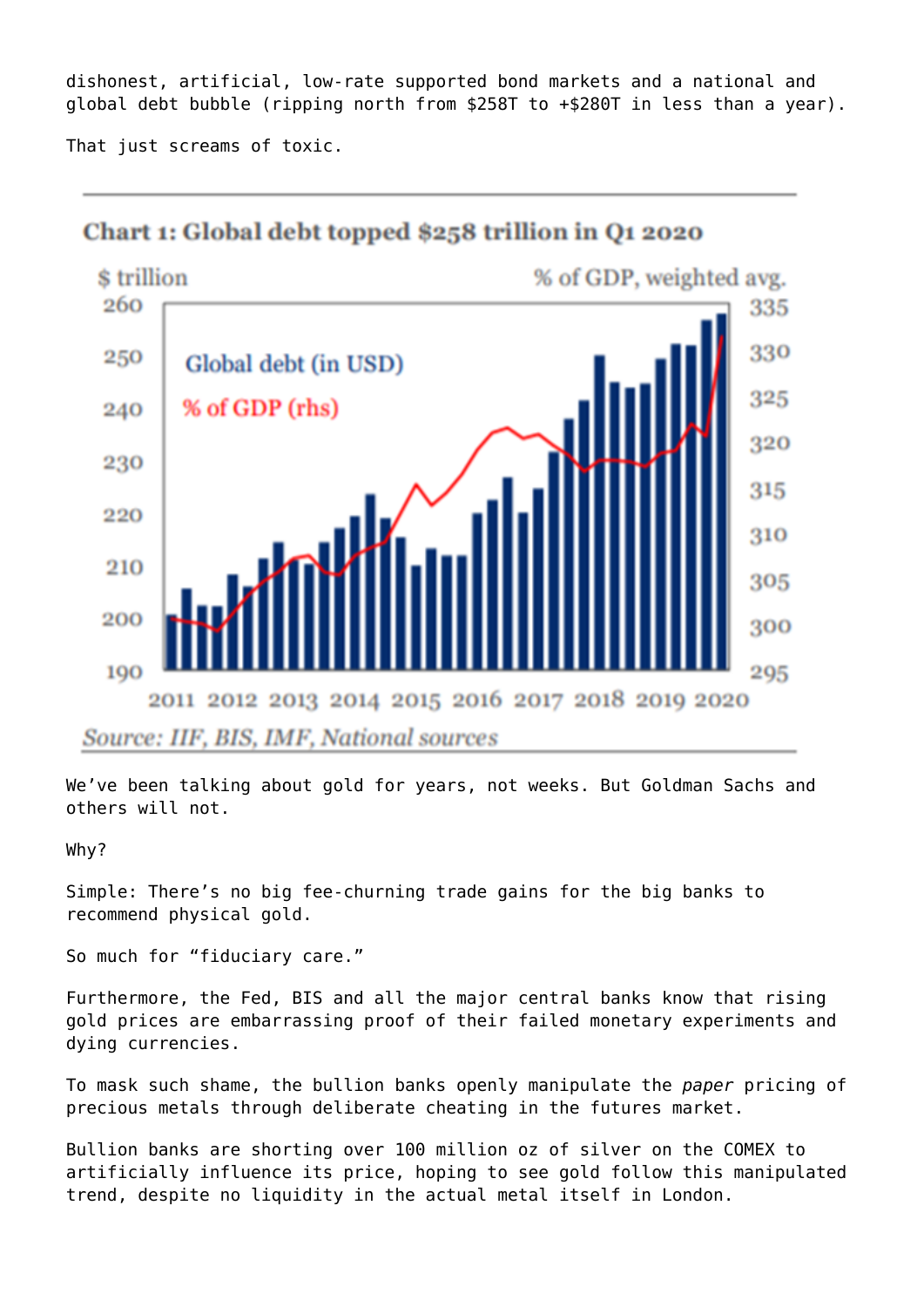Fake paper is the COMEX tail wagging the physical metals dog—but it's only a matter of time (and illiquidity) before that dog bites back…

But I know…no one likes to feel cheated or to erase those fond "good-time" memories.

The "young Werthers" cling to their conditioned faith in, and love affair with, toxic stocks, bonds, tech names and, of course, our rich central banks and their magical, Santa Clause-like powers to solve every problem with a new bag of debt and fiat currencies.

Investors in physical gold and silver, however, are not fooled by the current surface of things or the sweet lies of a toxic market.

For those who see bonds as a "safer haven" or equities as "miracle solution," it's time to face facts and break up with such dishonest affairs of the wallet.

#### **A Chart is Worth a 1000 Words**

In case you still need more signs of this toxic relationship between investors and deceptive markets, just consider the following simple warning sign…



The above data confirms that the market value of the world's equities has once again risen *above* the dollar value of the *entire* world economy.

Read that again and let it sink in.

If there was ever one warning sign of an over-heated (i.e. cheating and toxic) market, this is it.